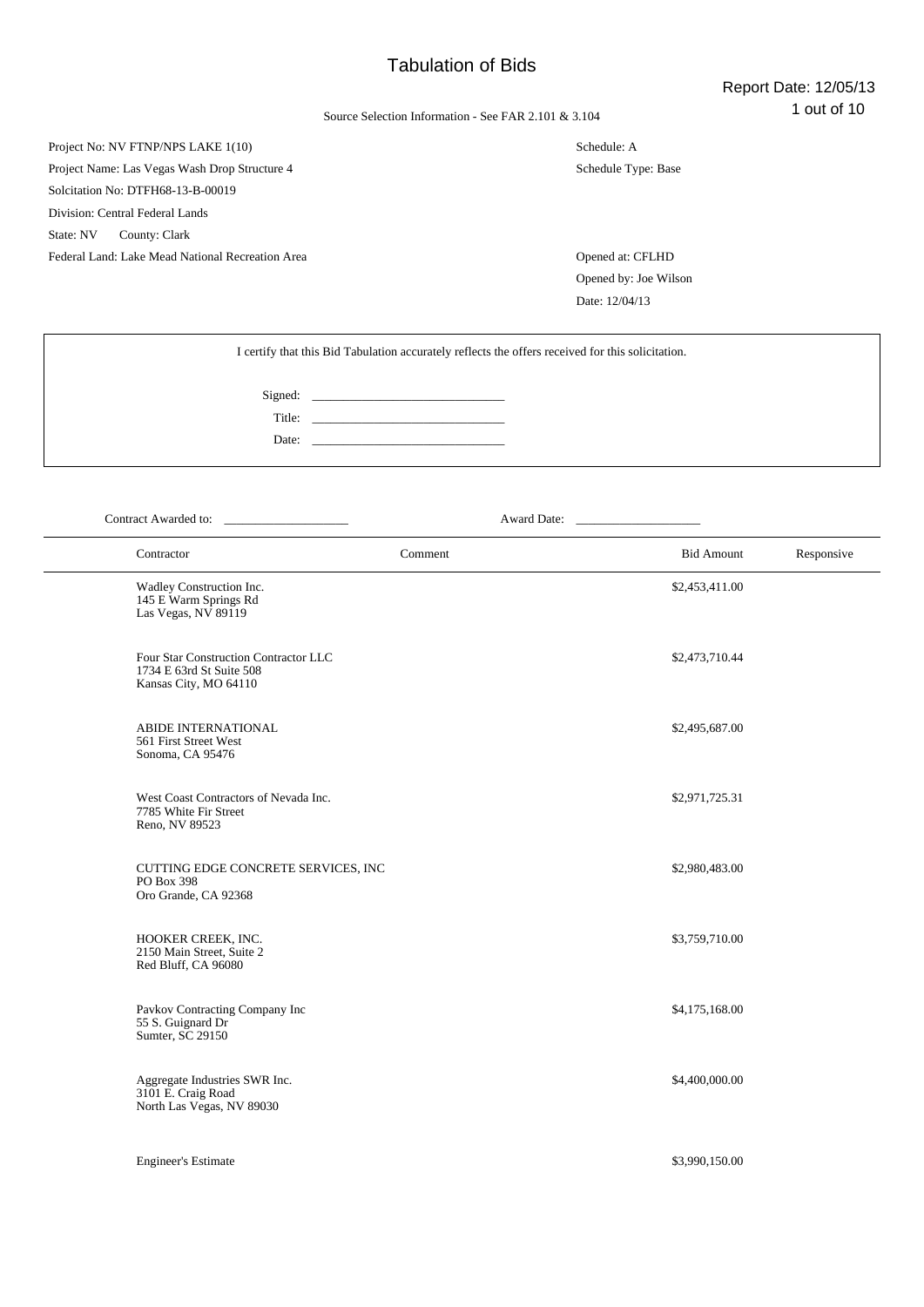Report Date: 12/05/13

2 out of 10 Source Selection Information - See FAR 2.101 & 3.104

### Project No: NV FTNP/NPS LAKE 1(10)

Project Name: Las Vegas Wash Drop Structure 4

Schedule: A

| Line<br>Item<br>Number | Pay Item No. | Description                                                                                                                                                                                                                                                                                            | Quantity   | Unit        | Unit Price                                                                                               | Amount                                                                                                                                      |
|------------------------|--------------|--------------------------------------------------------------------------------------------------------------------------------------------------------------------------------------------------------------------------------------------------------------------------------------------------------|------------|-------------|----------------------------------------------------------------------------------------------------------|---------------------------------------------------------------------------------------------------------------------------------------------|
|                        |              |                                                                                                                                                                                                                                                                                                        |            |             |                                                                                                          |                                                                                                                                             |
| A0100                  | 15101-0000   | <b>MOBILIZATION</b>                                                                                                                                                                                                                                                                                    |            |             |                                                                                                          |                                                                                                                                             |
|                        |              | Wadley Construction Inc.<br>Four Star Construction Contractor LLC<br><b>ABIDE INTERNATIONAL</b><br>West Coast Contractors of Nevada Inc.<br>CUTTING EDGE CONCRETE SERVICES, INC<br>HOOKER CREEK, INC.<br>Pavkov Contracting Company Inc<br>Aggregate Industries SWR Inc.<br><b>Engineer's Estimate</b> | <b>ALL</b> | <b>LPSM</b> | Lump Sum<br>Lump Sum<br>Lump Sum<br>Lump Sum<br>Lump Sum<br>Lump Sum<br>Lump Sum<br>Lump Sum<br>Lump Sum | \$120,000.00<br>\$275,000.00<br>\$98,465.00<br>\$545,000.00<br>\$365,000.00<br>\$375,000.00<br>\$225,000.00<br>\$394,544.50<br>\$354,945.00 |
| A0110                  | 15201-0000   | <b>CONSTRUCTION SURVEY AND STAKING</b>                                                                                                                                                                                                                                                                 |            |             |                                                                                                          |                                                                                                                                             |
|                        |              | Wadley Construction Inc.<br>Four Star Construction Contractor LLC<br><b>ABIDE INTERNATIONAL</b><br>West Coast Contractors of Nevada Inc.<br>CUTTING EDGE CONCRETE SERVICES, INC<br>HOOKER CREEK, INC.<br>Pavkov Contracting Company Inc<br>Aggregate Industries SWR Inc.<br><b>Engineer's Estimate</b> | <b>ALL</b> | <b>LPSM</b> | Lump Sum<br>Lump Sum<br>Lump Sum<br>Lump Sum<br>Lump Sum<br>Lump Sum<br>Lump Sum<br>Lump Sum<br>Lump Sum | \$7,300.00<br>\$35,000.00<br>\$19,927.00<br>\$9,000.00<br>\$27,100.00<br>\$15,000.00<br>\$25,000.00<br>\$43,500.00<br>\$50,000.00           |
| A0120                  | 15210-3000   | CENTERLINE, VERIFICATION AND STAKING                                                                                                                                                                                                                                                                   |            |             |                                                                                                          |                                                                                                                                             |
|                        |              | Wadley Construction Inc.<br>Four Star Construction Contractor LLC<br><b>ABIDE INTERNATIONAL</b><br>West Coast Contractors of Nevada Inc.<br>CUTTING EDGE CONCRETE SERVICES. INC<br>HOOKER CREEK, INC.<br>Pavkov Contracting Company Inc<br>Aggregate Industries SWR Inc.<br><b>Engineer's Estimate</b> | 21.000     | <b>STA</b>  | \$122.00<br>\$476.19<br>\$598.00<br>\$0.11<br>\$135.00<br>\$300.00<br>\$12,500.00<br>\$115.00<br>\$35.00 | \$2,562.00<br>\$9,999.99<br>\$12,558.00<br>\$2.31<br>\$2,835.00<br>\$6,300.00<br>\$262,500.00<br>\$2,415.00<br>\$735.00                     |
| A0130                  | 15301-0000   | CONTRACTOR QUALITY CONTROL                                                                                                                                                                                                                                                                             |            |             |                                                                                                          |                                                                                                                                             |
|                        |              | Wadley Construction Inc.<br>Four Star Construction Contractor LLC<br>ABIDE INTERNATIONAL<br>West Coast Contractors of Nevada Inc.<br>CUTTING EDGE CONCRETE SERVICES, INC<br>HOOKER CREEK, INC.<br>Pavkov Contracting Company Inc<br>Aggregate Industries SWR Inc.<br>Engineer's Estimate               | <b>ALL</b> | <b>LPSM</b> | Lump Sum<br>Lump Sum<br>Lump Sum<br>Lump Sum<br>Lump Sum<br>Lump Sum<br>Lump Sum<br>Lump Sum<br>Lump Sum | \$30,500.00<br>\$35,000.00<br>\$95,651.00<br>\$8,900.00<br>\$50,000.00<br>\$100,000.00<br>\$35,000.00<br>\$18,800.00<br>\$55,000.00         |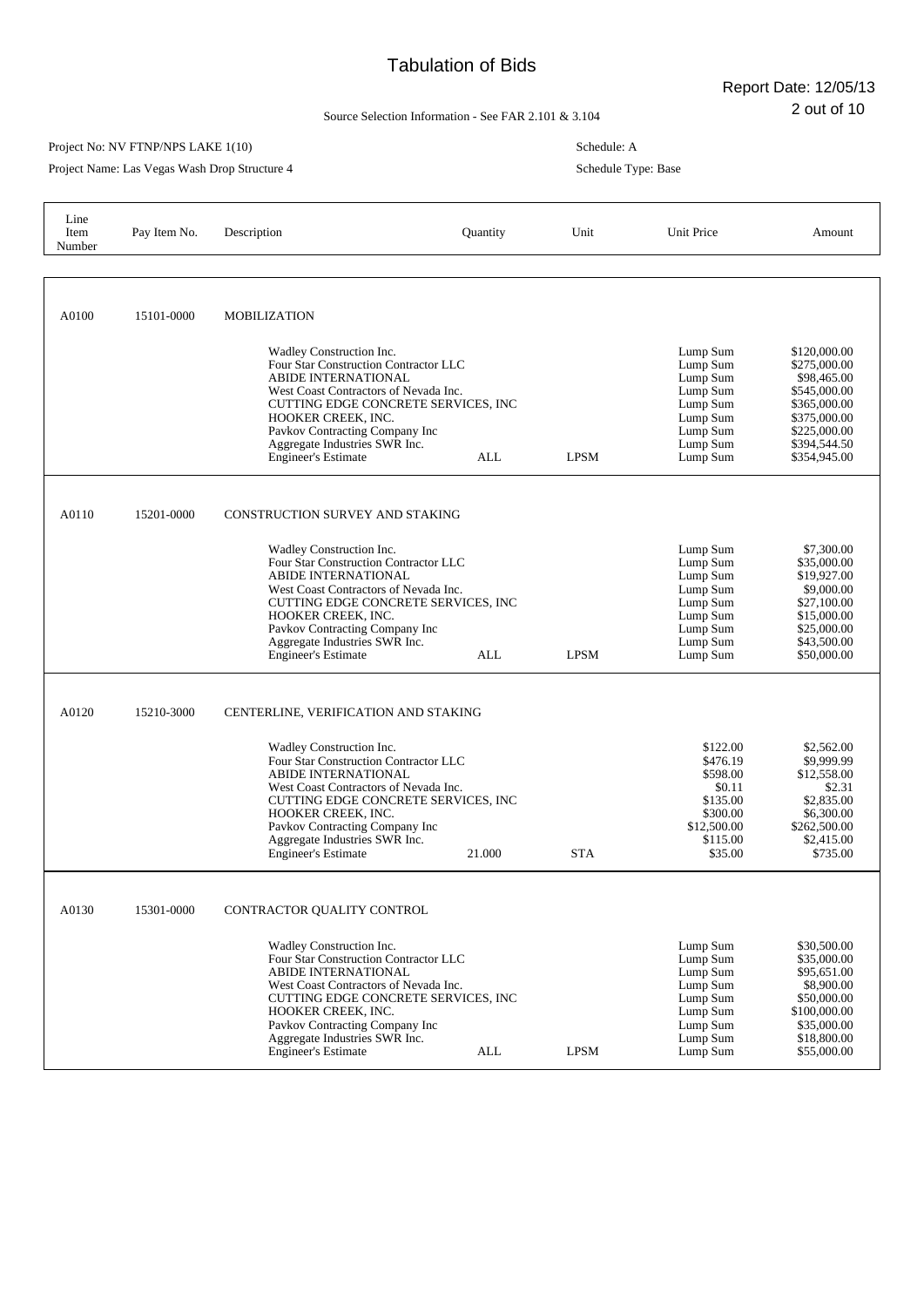Report Date: 12/05/13

3 out of 10 Source Selection Information - See FAR 2.101 & 3.104

#### Project No: NV FTNP/NPS LAKE 1(10)

Project Name: Las Vegas Wash Drop Structure 4

Schedule: A

| Line<br>Item<br>Number | Pay Item No. | Description                                                                                                                                                                                                                                                                                            | Quantity   | Unit        | Unit Price                                                                                               | Amount                                                                                                                                        |
|------------------------|--------------|--------------------------------------------------------------------------------------------------------------------------------------------------------------------------------------------------------------------------------------------------------------------------------------------------------|------------|-------------|----------------------------------------------------------------------------------------------------------|-----------------------------------------------------------------------------------------------------------------------------------------------|
|                        |              |                                                                                                                                                                                                                                                                                                        |            |             |                                                                                                          |                                                                                                                                               |
| A0140                  | 15401-0000   | <b>CONTRACTOR TESTING</b>                                                                                                                                                                                                                                                                              |            |             |                                                                                                          |                                                                                                                                               |
|                        |              | Wadley Construction Inc.<br>Four Star Construction Contractor LLC<br><b>ABIDE INTERNATIONAL</b><br>West Coast Contractors of Nevada Inc.<br>CUTTING EDGE CONCRETE SERVICES, INC<br>HOOKER CREEK, INC.<br>Pavkov Contracting Company Inc<br>Aggregate Industries SWR Inc.<br><b>Engineer's Estimate</b> | <b>ALL</b> | <b>LPSM</b> | Lump Sum<br>Lump Sum<br>Lump Sum<br>Lump Sum<br>Lump Sum<br>Lump Sum<br>Lump Sum<br>Lump Sum<br>Lump Sum | \$9,500.00<br>\$35,000.00<br>\$23,913.00<br>\$5,200.00<br>\$67,000.00<br>\$26,000.00<br>\$20,000.00<br>\$40,000.00<br>\$55,000.00             |
| A0150                  | 15501-0000   | <b>CONSTRUCTION SCHEDULE</b>                                                                                                                                                                                                                                                                           |            |             |                                                                                                          |                                                                                                                                               |
|                        |              | Wadley Construction Inc.<br>Four Star Construction Contractor LLC<br><b>ABIDE INTERNATIONAL</b><br>West Coast Contractors of Nevada Inc.<br>CUTTING EDGE CONCRETE SERVICES, INC<br>HOOKER CREEK, INC.<br>Pavkov Contracting Company Inc<br>Aggregate Industries SWR Inc.<br><b>Engineer's Estimate</b> | ALL        | <b>LPSM</b> | Lump Sum<br>Lump Sum<br>Lump Sum<br>Lump Sum<br>Lump Sum<br>Lump Sum<br>Lump Sum<br>Lump Sum<br>Lump Sum | \$14,500.00<br>\$15,000.00<br>\$5,314.00<br>\$10,700.00<br>\$27,000.00<br>\$15,000.00<br>\$10,000.00<br>\$7,300.00<br>\$5,000.00              |
| A0160                  | 15702-1000   | SOIL EROSION CONTROL, TEMPORARY DIVERSION CHANNEL                                                                                                                                                                                                                                                      |            |             |                                                                                                          |                                                                                                                                               |
|                        |              | Wadley Construction Inc.<br>Four Star Construction Contractor LLC<br><b>ABIDE INTERNATIONAL</b><br>West Coast Contractors of Nevada Inc.<br>CUTTING EDGE CONCRETE SERVICES, INC<br>HOOKER CREEK, INC.<br>Pavkov Contracting Company Inc<br>Aggregate Industries SWR Inc.<br><b>Engineer's Estimate</b> | ALL        | <b>LPSM</b> | Lump Sum<br>Lump Sum<br>Lump Sum<br>Lump Sum<br>Lump Sum<br>Lump Sum<br>Lump Sum<br>Lump Sum<br>Lump Sum | \$425,000.00<br>\$220,000.00<br>\$251,085.00<br>\$556,000.00<br>\$62,900.00<br>\$1,180,000.00<br>\$380,000.00<br>\$895,000.00<br>\$140,000.00 |
| A0170                  | 15705-0100   | SOIL EROSION CONTROL, SILT FENCE                                                                                                                                                                                                                                                                       |            |             |                                                                                                          |                                                                                                                                               |
|                        |              | Wadley Construction Inc.<br>Four Star Construction Contractor LLC<br><b>ABIDE INTERNATIONAL</b><br>West Coast Contractors of Nevada Inc.<br>CUTTING EDGE CONCRETE SERVICES, INC<br>HOOKER CREEK, INC.<br>Pavkov Contracting Company Inc<br>Aggregate Industries SWR Inc.<br><b>Engineer's Estimate</b> | 1,000      | <b>LNFT</b> | \$15.00<br>\$10.00<br>\$51.00<br>\$5.70<br>\$8.20<br>\$4.20<br>\$7.00<br>\$6.10<br>\$10.00               | \$15,000.00<br>\$10,000.00<br>\$51,000.00<br>\$5,700.00<br>\$8,200.00<br>\$4,200.00<br>\$7,000.00<br>\$6,100.00<br>\$10,000.00                |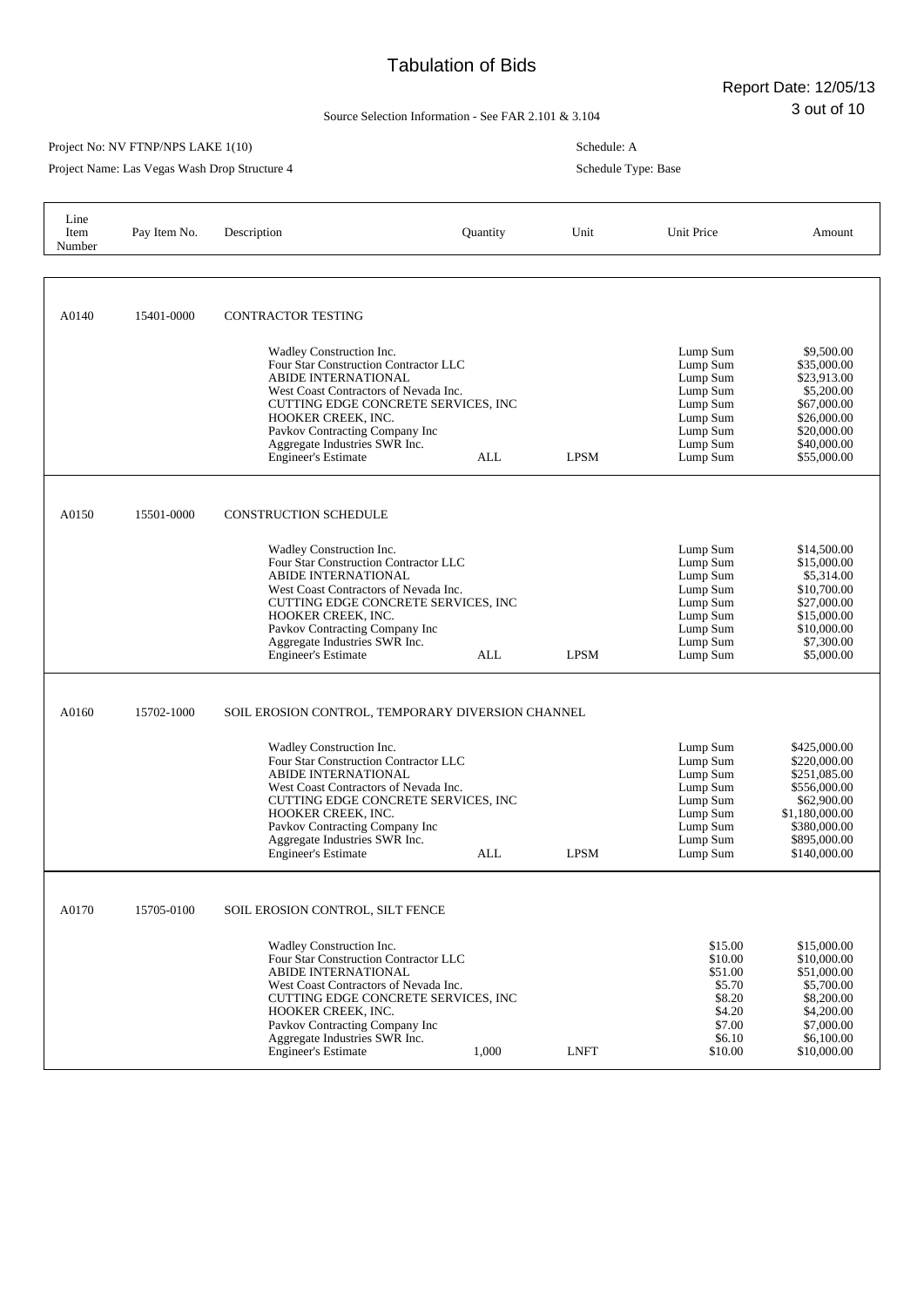Report Date: 12/05/13

4 out of 10 Source Selection Information - See FAR 2.101 & 3.104

#### Project No: NV FTNP/NPS LAKE 1(10)

Project Name: Las Vegas Wash Drop Structure 4

Schedule: A Schedule Type: Base

| Line<br>Item<br>Number | Pay Item No. | Description                                                                                                                                                                                                                                                                                                   | Quantity | Unit        | Unit Price                                                                                                                     | Amount                                                                                                                              |
|------------------------|--------------|---------------------------------------------------------------------------------------------------------------------------------------------------------------------------------------------------------------------------------------------------------------------------------------------------------------|----------|-------------|--------------------------------------------------------------------------------------------------------------------------------|-------------------------------------------------------------------------------------------------------------------------------------|
| A0180                  | 15706-0200   | SOIL EROSION CONTROL, CHECK DAM                                                                                                                                                                                                                                                                               |          |             |                                                                                                                                |                                                                                                                                     |
|                        |              | Wadley Construction Inc.<br>Four Star Construction Contractor LLC<br><b>ABIDE INTERNATIONAL</b><br>West Coast Contractors of Nevada Inc.<br>CUTTING EDGE CONCRETE SERVICES, INC<br>HOOKER CREEK, INC.<br>Pavkov Contracting Company Inc<br>Aggregate Industries SWR Inc.<br><b>Engineer's Estimate</b>        | 44       | <b>EACH</b> | \$380.00<br>\$1,000.00<br>\$2,395.00<br>\$446.00<br>\$210.00<br>\$75.00<br>\$900.00<br>\$600.00<br>\$150.00                    | \$16,720.00<br>\$44,000.00<br>\$105,380.00<br>\$19,624.00<br>\$9,240.00<br>\$3,300.00<br>\$39,600.00<br>\$26,400.00<br>\$6,600.00   |
| A0190                  | 15802-0000   | <b>WATERING FOR DUST CONTROL</b>                                                                                                                                                                                                                                                                              |          |             |                                                                                                                                |                                                                                                                                     |
|                        |              | Wadley Construction Inc.<br>Four Star Construction Contractor LLC<br><b>ABIDE INTERNATIONAL</b><br>West Coast Contractors of Nevada Inc.<br>CUTTING EDGE CONCRETE SERVICES, INC<br><b>HOOKER CREEK, INC.</b><br>Pavkov Contracting Company Inc<br>Aggregate Industries SWR Inc.<br><b>Engineer's Estimate</b> | ALL      | <b>LPSM</b> | Lump Sum<br>Lump Sum<br>Lump Sum<br>Lump Sum<br>Lump Sum<br>Lump Sum<br>Lump Sum<br>Lump Sum<br>Lump Sum                       | \$44,000.00<br>\$25,000.00<br>\$96,273.00<br>\$9,800.00<br>\$38,000.00<br>\$40,000.00<br>\$51,428.00<br>\$500,000.00<br>\$40,000.00 |
| A0200                  | 20101-0000   | <b>CLEARING AND GRUBBING</b>                                                                                                                                                                                                                                                                                  |          |             |                                                                                                                                |                                                                                                                                     |
|                        |              | Wadley Construction Inc.<br>Four Star Construction Contractor LLC<br><b>ABIDE INTERNATIONAL</b><br>West Coast Contractors of Nevada Inc.<br>CUTTING EDGE CONCRETE SERVICES, INC<br>HOOKER CREEK, INC.<br>Pavkov Contracting Company Inc<br>Aggregate Industries SWR Inc.<br><b>Engineer's Estimate</b>        | 2.3      | <b>ACRE</b> | \$23,000.00<br>\$17,391.30<br>\$10,000.00<br>\$27,500.00<br>\$5,500.00<br>\$8,000.00<br>\$6,200.00<br>\$4,500.00<br>\$9,000.00 | \$52,900.00<br>\$39,999.99<br>\$23,000.00<br>\$63,250.00<br>\$12,650.00<br>\$18,400.00<br>\$14,260.00<br>\$10,350.00<br>\$20,700.00 |
| A0210                  | 20425-1000   | DITCH, EXCAVATION                                                                                                                                                                                                                                                                                             |          |             |                                                                                                                                |                                                                                                                                     |
|                        |              | Wadley Construction Inc.<br>Four Star Construction Contractor LLC<br>ABIDE INTERNATIONAL<br>West Coast Contractors of Nevada Inc.<br>CUTTING EDGE CONCRETE SERVICES, INC<br>HOOKER CREEK, INC.<br>Pavkov Contracting Company Inc<br>Aggregate Industries SWR Inc.<br><b>Engineer's Estimate</b>               | 380      | <b>LNFT</b> | \$19.00<br>\$80.00<br>\$141.00<br>\$1,100.00<br>\$22.00<br>\$45.00<br>\$24.00<br>\$71.00<br>\$125.00                           | \$7,220.00<br>\$30,400.00<br>\$53,580.00<br>\$418,000.00<br>\$8,360.00<br>\$17,100.00<br>\$9,120.00<br>\$26,980.00<br>\$47,500.00   |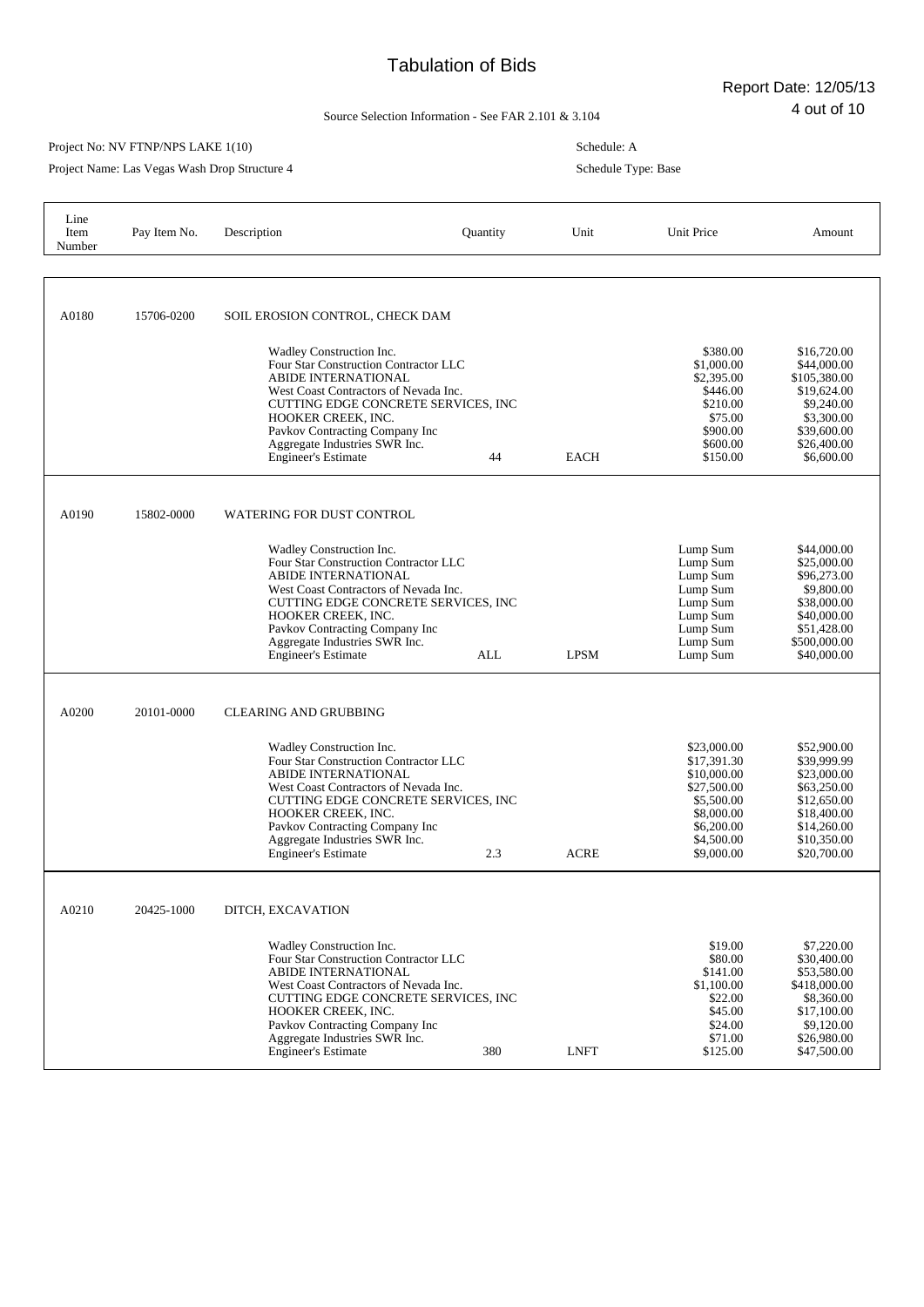Report Date: 12/05/13

5 out of 10 Source Selection Information - See FAR 2.101 & 3.104

#### Project No: NV FTNP/NPS LAKE 1(10)

Project Name: Las Vegas Wash Drop Structure 4

Schedule: A

| Line<br>Item<br>Number | Pay Item No. | Description                                                                                                                                                                                                                                                                                            | Quantity | Unit        | <b>Unit Price</b>                                                                                                        | Amount                                                                                                                                   |
|------------------------|--------------|--------------------------------------------------------------------------------------------------------------------------------------------------------------------------------------------------------------------------------------------------------------------------------------------------------|----------|-------------|--------------------------------------------------------------------------------------------------------------------------|------------------------------------------------------------------------------------------------------------------------------------------|
|                        |              |                                                                                                                                                                                                                                                                                                        |          |             |                                                                                                                          |                                                                                                                                          |
| A0220                  | 20435-2000   | <b>BACKFILL, GRANULAR</b>                                                                                                                                                                                                                                                                              |          |             |                                                                                                                          |                                                                                                                                          |
|                        |              | Wadley Construction Inc.<br>Four Star Construction Contractor LLC<br>ABIDE INTERNATIONAL<br>West Coast Contractors of Nevada Inc.<br>CUTTING EDGE CONCRETE SERVICES, INC<br>HOOKER CREEK. INC.<br>Pavkov Contracting Company Inc<br>Aggregate Industries SWR Inc.<br><b>Engineer's Estimate</b>        | 2,000    | <b>CUYD</b> | \$43.00<br>\$20.00<br>\$38.00<br>\$45.40<br>\$42.00<br>\$53.00<br>\$86.00<br>\$41.75<br>\$40.00                          | \$86,000.00<br>\$40,000.00<br>\$76,000.00<br>\$90,800.00<br>\$84,000.00<br>\$106,000.00<br>\$172,000.00<br>\$83,500.00<br>\$80,000.00    |
| A0230                  | 20441-0000   | <b>WASTE</b>                                                                                                                                                                                                                                                                                           |          |             |                                                                                                                          |                                                                                                                                          |
|                        |              | Wadley Construction Inc.<br>Four Star Construction Contractor LLC<br><b>ABIDE INTERNATIONAL</b><br>West Coast Contractors of Nevada Inc.<br>CUTTING EDGE CONCRETE SERVICES, INC<br>HOOKER CREEK, INC.<br>Pavkov Contracting Company Inc<br>Aggregate Industries SWR Inc.<br><b>Engineer's Estimate</b> | 3,500    | <b>CUYD</b> | \$31.00<br>\$28.43<br>\$23.00<br>\$28.25<br>\$36.00<br>\$5.00<br>\$35.00<br>\$13.15<br>\$15.00                           | \$108,500.00<br>\$99,505.00<br>\$80,500.00<br>\$98,875.00<br>\$126,000.00<br>\$17,500.00<br>\$122,500.00<br>\$46,025.00<br>\$52,500.00   |
| A0240                  | 20701-1400   | EARTHWORK GEOTEXTILE, TYPE IV-C                                                                                                                                                                                                                                                                        |          |             |                                                                                                                          |                                                                                                                                          |
|                        |              | Wadley Construction Inc.<br>Four Star Construction Contractor LLC<br><b>ABIDE INTERNATIONAL</b><br>West Coast Contractors of Nevada Inc.<br>CUTTING EDGE CONCRETE SERVICES. INC<br>HOOKER CREEK, INC.<br>Pavkov Contracting Company Inc<br>Aggregate Industries SWR Inc.<br><b>Engineer's Estimate</b> | 5,500    | SQYD        | \$2.70<br>\$10.00<br>\$20.00<br>\$2.75<br>\$4.90<br>\$2.60<br>\$5.00<br>\$1.60<br>\$5.00                                 | \$14,850.00<br>\$55,000.00<br>\$110,000.00<br>\$15,125.00<br>\$26,950.00<br>\$14,300.00<br>\$27,500.00<br>\$8,800.00<br>\$27,500.00      |
| A0250                  | 21201-0000   | LINEAR GRADING                                                                                                                                                                                                                                                                                         |          |             |                                                                                                                          |                                                                                                                                          |
|                        |              | Wadley Construction Inc.<br>Four Star Construction Contractor LLC<br><b>ABIDE INTERNATIONAL</b><br>West Coast Contractors of Nevada Inc.<br>CUTTING EDGE CONCRETE SERVICES, INC<br>HOOKER CREEK, INC.<br>Pavkov Contracting Company Inc<br>Aggregate Industries SWR Inc.<br><b>Engineer's Estimate</b> | 21.000   | <b>STA</b>  | \$1,090.00<br>\$1,000.00<br>\$1,131.00<br>\$1,250.00<br>\$5,260.00<br>\$875.00<br>\$51,023.00<br>\$11,400.00<br>\$800.00 | \$22,890.00<br>\$21,000.00<br>\$23,751.00<br>\$26,250.00<br>\$110,460.00<br>\$18,375.00<br>\$1,071,483.00<br>\$239,400.00<br>\$16,800.00 |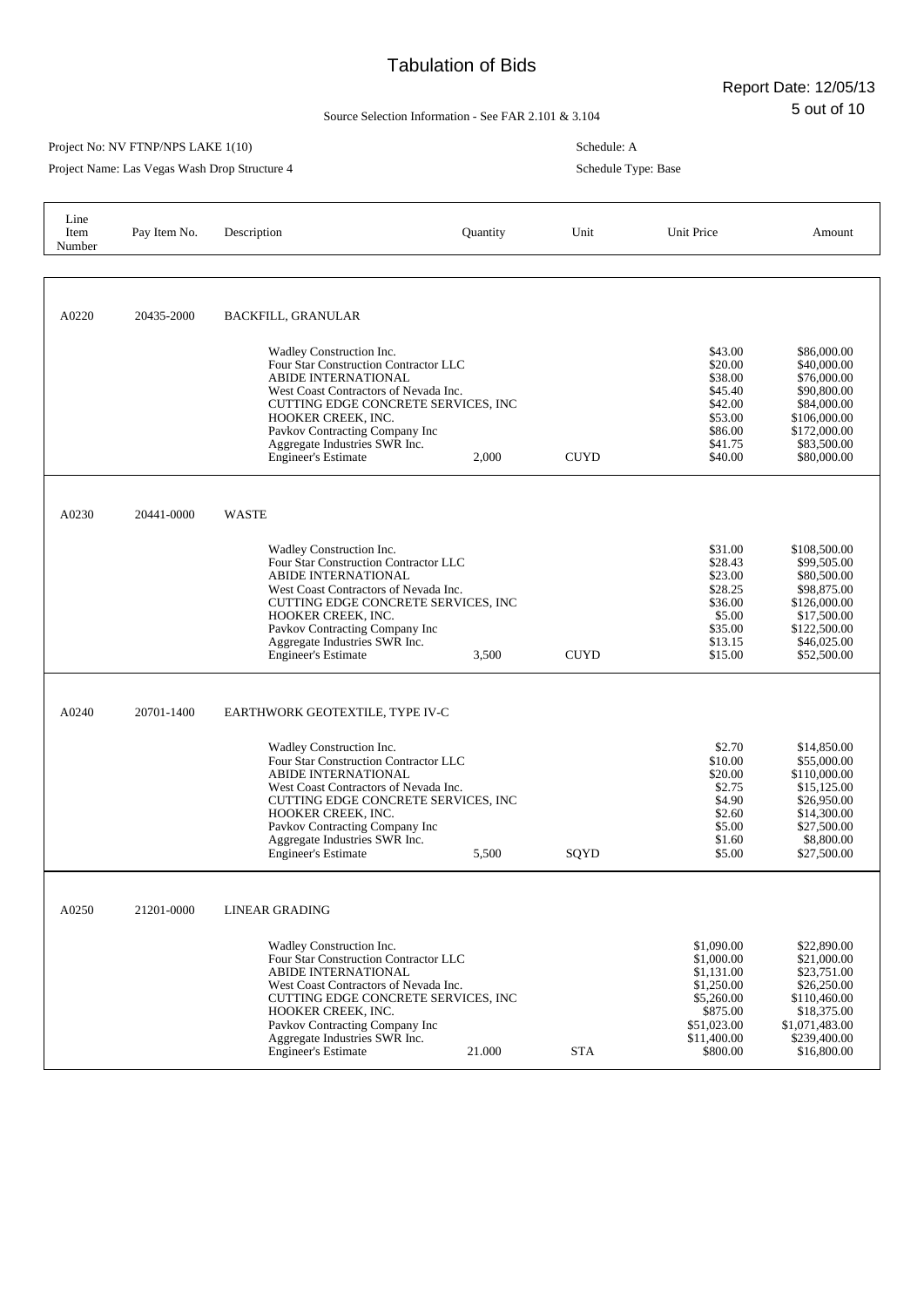Report Date: 12/05/13

٦

6 out of 10 Source Selection Information - See FAR 2.101 & 3.104

#### Project No: NV FTNP/NPS LAKE 1(10)

Project Name: Las Vegas Wash Drop Structure 4

Schedule: A

| Line<br>Item<br>Number | Pay Item No. | Description                                                                                                                                                                                                                                                                                            | Quantity | Unit        | <b>Unit Price</b>                                                                                              | Amount                                                                                                                                           |
|------------------------|--------------|--------------------------------------------------------------------------------------------------------------------------------------------------------------------------------------------------------------------------------------------------------------------------------------------------------|----------|-------------|----------------------------------------------------------------------------------------------------------------|--------------------------------------------------------------------------------------------------------------------------------------------------|
|                        |              |                                                                                                                                                                                                                                                                                                        |          |             |                                                                                                                |                                                                                                                                                  |
| A0260                  | 25101-6000   | PLACED RIPRAP, CLASS 6                                                                                                                                                                                                                                                                                 |          |             |                                                                                                                |                                                                                                                                                  |
|                        |              | Wadley Construction Inc.<br>Four Star Construction Contractor LLC<br><b>ABIDE INTERNATIONAL</b><br>West Coast Contractors of Nevada Inc.<br>CUTTING EDGE CONCRETE SERVICES, INC<br>HOOKER CREEK. INC.<br>Pavkov Contracting Company Inc<br>Aggregate Industries SWR Inc.<br><b>Engineer's Estimate</b> | 9,000    | <b>CUYD</b> | \$59.20<br>\$50.00<br>\$52.00<br>\$75.00<br>\$75.00<br>\$60.00<br>\$75.00<br>\$55.00<br>\$200.00               | \$532,800.00<br>\$450,000.00<br>\$468,000.00<br>\$675,000.00<br>\$675,000.00<br>\$540,000.00<br>\$675,000.00<br>\$495,000.00<br>\$1,800,000.00   |
| A0270                  | 25110-6000   | <b>GROUTED RIPRAP, CLASS 6</b>                                                                                                                                                                                                                                                                         |          |             |                                                                                                                |                                                                                                                                                  |
|                        |              | Wadley Construction Inc.<br>Four Star Construction Contractor LLC<br><b>ABIDE INTERNATIONAL</b><br>West Coast Contractors of Nevada Inc.<br>CUTTING EDGE CONCRETE SERVICES, INC<br>HOOKER CREEK. INC.<br>Pavkov Contracting Company Inc<br>Aggregate Industries SWR Inc.<br><b>Engineer's Estimate</b> | 75       | <b>CUYD</b> | \$260.00<br>\$300.00<br>\$300.00<br>\$205.00<br>\$450.00<br>\$185.00<br>\$400.00<br>\$145.00<br>\$600.00       | \$19,500.00<br>\$22,500.00<br>\$22,500.00<br>\$15,375.00<br>\$33,750.00<br>\$13,875.00<br>\$30,000.00<br>\$10,875.00<br>\$45,000.00              |
| A0280                  | 55103-1000   | SHEET PILES, IN PLACE                                                                                                                                                                                                                                                                                  |          |             |                                                                                                                |                                                                                                                                                  |
|                        |              | Wadley Construction Inc.<br>Four Star Construction Contractor LLC<br><b>ABIDE INTERNATIONAL</b><br>West Coast Contractors of Nevada Inc.<br>CUTTING EDGE CONCRETE SERVICES, INC<br>HOOKER CREEK, INC.<br>Pavkov Contracting Company Inc<br>Aggregate Industries SWR Inc.<br><b>Engineer's Estimate</b> | 1,800    | SQYD        | \$425.00<br>\$456.67<br>\$379.00<br>\$128.00<br>\$493.00<br>\$590.00<br>\$437.44<br>\$680.00<br>\$500.00       | \$765,000.00<br>\$822,006.00<br>\$682,200.00<br>\$230,400.00<br>\$887,400.00<br>\$1,062,000.00<br>\$787,392.00<br>\$1,224,000.00<br>\$900,000.00 |
| A0290                  | 55201-0200   | STRUCTURAL CONCRETE, CLASS A (AE)                                                                                                                                                                                                                                                                      |          |             |                                                                                                                |                                                                                                                                                  |
|                        |              | Wadley Construction Inc.<br>Four Star Construction Contractor LLC<br><b>ABIDE INTERNATIONAL</b><br>West Coast Contractors of Nevada Inc.<br>CUTTING EDGE CONCRETE SERVICES, INC<br>HOOKER CREEK, INC.<br>Paykov Contracting Company Inc<br>Aggregate Industries SWR Inc.<br><b>Engineer's Estimate</b> | 215      | <b>CUYD</b> | \$350.00<br>\$373.00<br>\$526.00<br>\$440.00<br>\$1,200.00<br>\$565.00<br>\$558.00<br>\$1,040.00<br>\$1,000.00 | \$75,250.00<br>\$80,195.00<br>\$113,090.00<br>\$94,600.00<br>\$258,000.00<br>\$121,475.00<br>\$119,970.00<br>\$223,600.00<br>\$215,000.00        |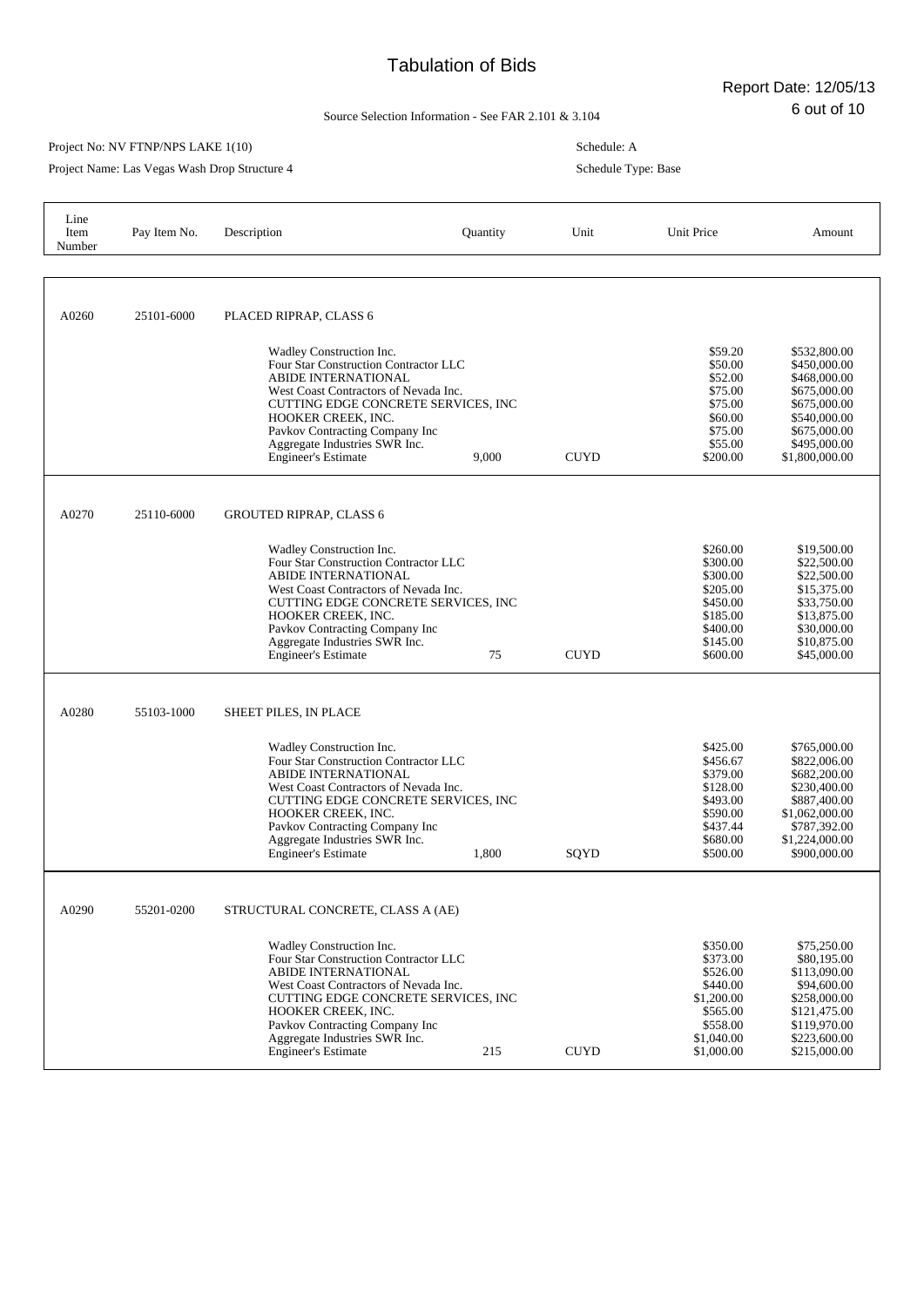Report Date: 12/05/13

7 out of 10 Source Selection Information - See FAR 2.101 & 3.104

#### Project No: NV FTNP/NPS LAKE 1(10)

Project Name: Las Vegas Wash Drop Structure 4

Schedule: A

| Line<br>Item<br>Number | Pay Item No. | Description                                                                                                                                                                                                                                                                                            | Quantity | Unit        | Unit Price                                                                                               | Amount                                                                                                                            |
|------------------------|--------------|--------------------------------------------------------------------------------------------------------------------------------------------------------------------------------------------------------------------------------------------------------------------------------------------------------|----------|-------------|----------------------------------------------------------------------------------------------------------|-----------------------------------------------------------------------------------------------------------------------------------|
|                        |              |                                                                                                                                                                                                                                                                                                        |          |             |                                                                                                          |                                                                                                                                   |
| A0300                  | 55401-1000   | <b>REINFORCING STEEL</b>                                                                                                                                                                                                                                                                               |          |             |                                                                                                          |                                                                                                                                   |
|                        |              | Wadley Construction Inc.<br>Four Star Construction Contractor LLC<br><b>ABIDE INTERNATIONAL</b><br>West Coast Contractors of Nevada Inc.<br>CUTTING EDGE CONCRETE SERVICES, INC<br>HOOKER CREEK, INC.<br>Pavkov Contracting Company Inc<br>Aggregate Industries SWR Inc.<br><b>Engineer's Estimate</b> | 6,500    | LB          | \$1.30<br>\$2.35<br>\$2.00<br>\$2.20<br>\$6.10<br>\$1.20<br>\$3.00<br>\$3.10<br>\$2.00                   | \$8,450.00<br>\$15,275.00<br>\$13,000.00<br>\$14,300.00<br>\$39,650.00<br>\$7,800.00<br>\$19,500.00<br>\$20,150.00<br>\$13,000.00 |
| A0310                  | 62201-0200   | DUMP TRUCK, 8 CUBIC YARD MINIMUM CAPACITY                                                                                                                                                                                                                                                              |          |             |                                                                                                          |                                                                                                                                   |
|                        |              | Wadley Construction Inc.<br>Four Star Construction Contractor LLC<br><b>ABIDE INTERNATIONAL</b><br>West Coast Contractors of Nevada Inc.<br>CUTTING EDGE CONCRETE SERVICES, INC<br>HOOKER CREEK. INC.<br>Pavkov Contracting Company Inc<br>Aggregate Industries SWR Inc.<br><b>Engineer's Estimate</b> | 40       | <b>HOUR</b> | \$126.00<br>\$110.00<br>\$89.00<br>\$115.00<br>\$120.00<br>\$112.00<br>\$110.00<br>\$124.00<br>\$105.00  | \$5,040.00<br>\$4,400.00<br>\$3,560.00<br>\$4,600.00<br>\$4,800.00<br>\$4,480.00<br>\$4,400.00<br>\$4,960.00<br>\$4,200.00        |
| A0320                  | 62201-0350   | <b>BACKHOE</b>                                                                                                                                                                                                                                                                                         |          |             |                                                                                                          |                                                                                                                                   |
|                        |              | Wadley Construction Inc.<br>Four Star Construction Contractor LLC<br><b>ABIDE INTERNATIONAL</b><br>West Coast Contractors of Nevada Inc.<br>CUTTING EDGE CONCRETE SERVICES, INC<br>HOOKER CREEK, INC.<br>Pavkov Contracting Company Inc<br>Aggregate Industries SWR Inc.<br><b>Engineer's Estimate</b> | 40       | <b>HOUR</b> | \$132.00<br>\$135.00<br>\$172.00<br>\$152.00<br>\$127.00<br>\$112.00<br>\$110.00<br>\$140.00<br>\$140.00 | \$5,280.00<br>\$5,400.00<br>\$6,880.00<br>\$6,080.00<br>\$5,080.00<br>\$4,480.00<br>\$4,400.00<br>\$5,600.00<br>\$5,600.00        |
| A0330                  | 62201-1250   | BULLDOZER, 120HP MINIMUM FLYWHEEL POWER                                                                                                                                                                                                                                                                |          |             |                                                                                                          |                                                                                                                                   |
|                        |              | Wadley Construction Inc.<br>Four Star Construction Contractor LLC<br><b>ABIDE INTERNATIONAL</b><br>West Coast Contractors of Nevada Inc.<br>CUTTING EDGE CONCRETE SERVICES, INC<br>HOOKER CREEK, INC.<br>Pavkov Contracting Company Inc<br>Aggregate Industries SWR Inc.<br><b>Engineer's Estimate</b> | 40       | <b>HOUR</b> | \$175.00<br>\$210.00<br>\$296.00<br>\$188.00<br>\$165.00<br>\$226.00<br>\$140.00<br>\$293.00<br>\$200.00 | \$7,000.00<br>\$8,400.00<br>\$11,840.00<br>\$7,520.00<br>\$6,600.00<br>\$9,040.00<br>\$5,600.00<br>\$11,720.00<br>\$8,000.00      |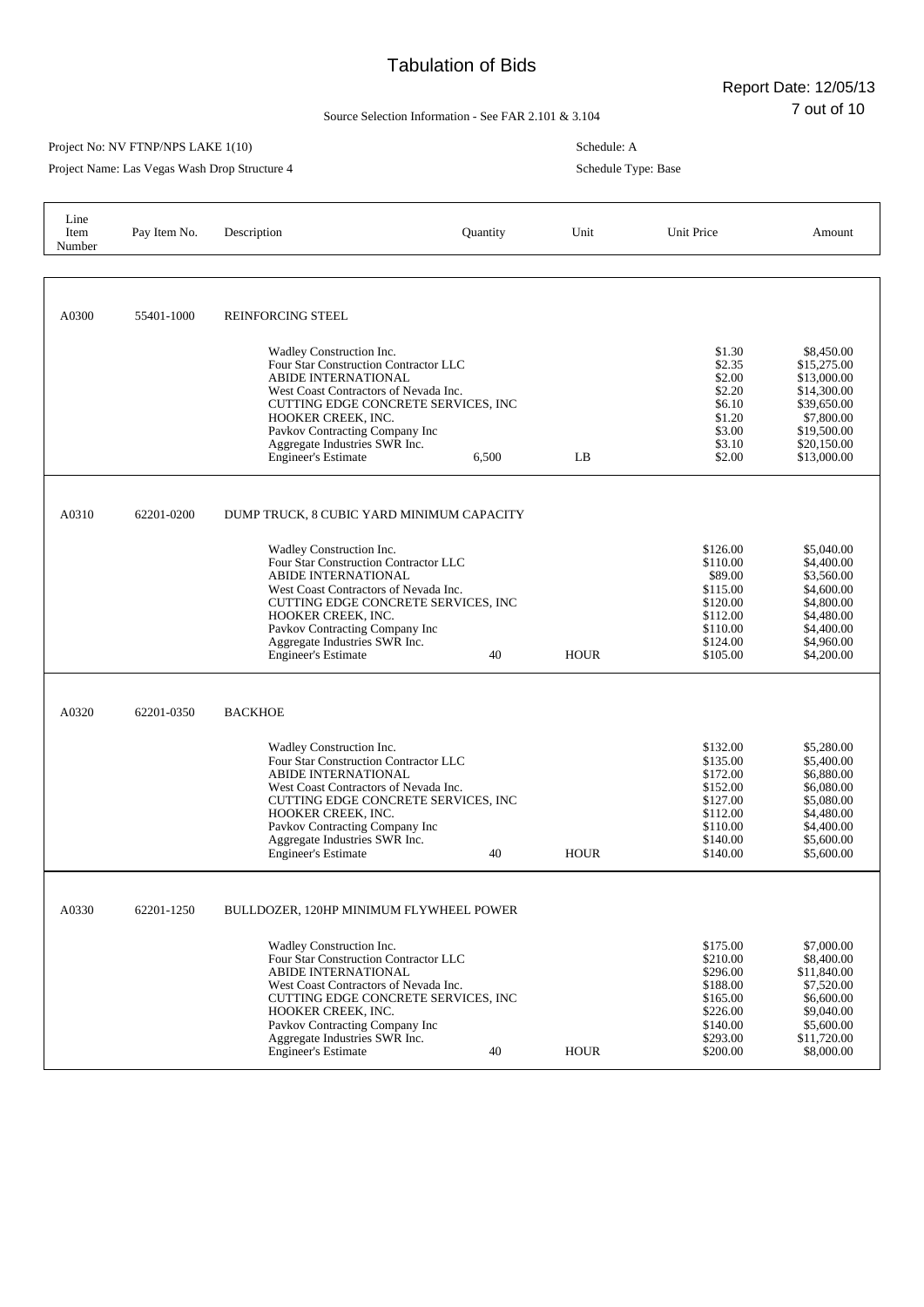Report Date: 12/05/13

8 out of 10 Source Selection Information - See FAR 2.101 & 3.104

#### Project No: NV FTNP/NPS LAKE 1(10)

Project Name: Las Vegas Wash Drop Structure 4

Schedule: A

| Line<br>Item<br>Number | Pay Item No. | Description                                                                                                                                                                                                                                                                                            | Quantity | Unit        | Unit Price                                                                                               | Amount                                                                                                                        |
|------------------------|--------------|--------------------------------------------------------------------------------------------------------------------------------------------------------------------------------------------------------------------------------------------------------------------------------------------------------|----------|-------------|----------------------------------------------------------------------------------------------------------|-------------------------------------------------------------------------------------------------------------------------------|
|                        |              |                                                                                                                                                                                                                                                                                                        |          |             |                                                                                                          |                                                                                                                               |
| A0340                  | 62201-2100   | <b>COMPACTOR</b>                                                                                                                                                                                                                                                                                       |          |             |                                                                                                          |                                                                                                                               |
|                        |              | Wadley Construction Inc.<br>Four Star Construction Contractor LLC<br><b>ABIDE INTERNATIONAL</b><br>West Coast Contractors of Nevada Inc.<br>CUTTING EDGE CONCRETE SERVICES, INC<br>HOOKER CREEK, INC.<br>Pavkov Contracting Company Inc<br>Aggregate Industries SWR Inc.<br><b>Engineer's Estimate</b> | 40       | <b>HOUR</b> | \$168.00<br>\$140.00<br>\$296.00<br>\$194.00<br>\$160.00<br>\$130.00<br>\$110.00<br>\$185.00<br>\$140.00 | \$6,720.00<br>\$5,600.00<br>\$11,840.00<br>\$7,760.00<br>\$6,400.00<br>\$5,200.00<br>\$4,400.00<br>\$7,400.00<br>\$5,600.00   |
| A0350                  | 62201-2850   | MOTOR GRADER, 12 FOOT MINIMUM BLADE                                                                                                                                                                                                                                                                    |          |             |                                                                                                          |                                                                                                                               |
|                        |              | Wadley Construction Inc.<br>Four Star Construction Contractor LLC<br><b>ABIDE INTERNATIONAL</b><br>West Coast Contractors of Nevada Inc.<br>CUTTING EDGE CONCRETE SERVICES, INC<br>HOOKER CREEK. INC.<br>Pavkov Contracting Company Inc<br>Aggregate Industries SWR Inc.<br><b>Engineer's Estimate</b> | 20       | <b>HOUR</b> | \$187.00<br>\$210.00<br>\$172.00<br>\$98.00<br>\$165.00<br>\$157.00<br>\$180.00<br>\$165.00<br>\$150.00  | \$3,740.00<br>\$4,200.00<br>\$3,440.00<br>\$1,960.00<br>\$3,300.00<br>\$3,140.00<br>\$3,600.00<br>\$3,300.00<br>\$3,000.00    |
| A0360                  | 62201-3000   | <b>HYDRAULIC EXCAVATOR</b>                                                                                                                                                                                                                                                                             |          |             |                                                                                                          |                                                                                                                               |
|                        |              | Wadley Construction Inc.<br>Four Star Construction Contractor LLC<br>ABIDE INTERNATIONAL<br>West Coast Contractors of Nevada Inc.<br>CUTTING EDGE CONCRETE SERVICES, INC<br>HOOKER CREEK, INC.<br>Pavkov Contracting Company Inc<br>Aggregate Industries SWR Inc.<br><b>Engineer's Estimate</b>        | 40       | <b>HOUR</b> | \$220.00<br>\$250.00<br>\$266.00<br>\$220.00<br>\$185.00<br>\$182.00<br>\$180.00<br>\$295.00<br>\$180.00 | \$8,800.00<br>\$10,000.00<br>\$10,640.00<br>\$8,800.00<br>\$7,400.00<br>\$7,280.00<br>\$7,200.00<br>\$11,800.00<br>\$7,200.00 |
| A0370                  | 62301-0000   | <b>GENERAL LABOR</b>                                                                                                                                                                                                                                                                                   |          |             |                                                                                                          |                                                                                                                               |
|                        |              | Wadley Construction Inc.<br>Four Star Construction Contractor LLC<br><b>ABIDE INTERNATIONAL</b><br>West Coast Contractors of Nevada Inc.<br>CUTTING EDGE CONCRETE SERVICES, INC<br>HOOKER CREEK, INC.<br>Pavkov Contracting Company Inc<br>Aggregate Industries SWR Inc.<br><b>Engineer's Estimate</b> | 40       | <b>HOUR</b> | \$68.00<br>\$80.00<br>\$77.00<br>\$72.00<br>\$77.00<br>\$57.00<br>\$75.00<br>\$71.25<br>\$50.00          | \$2,720.00<br>\$3,200.00<br>\$3,080.00<br>\$2,880.00<br>\$3,080.00<br>\$2,280.00<br>\$3,000.00<br>\$2,850.00<br>\$2,000.00    |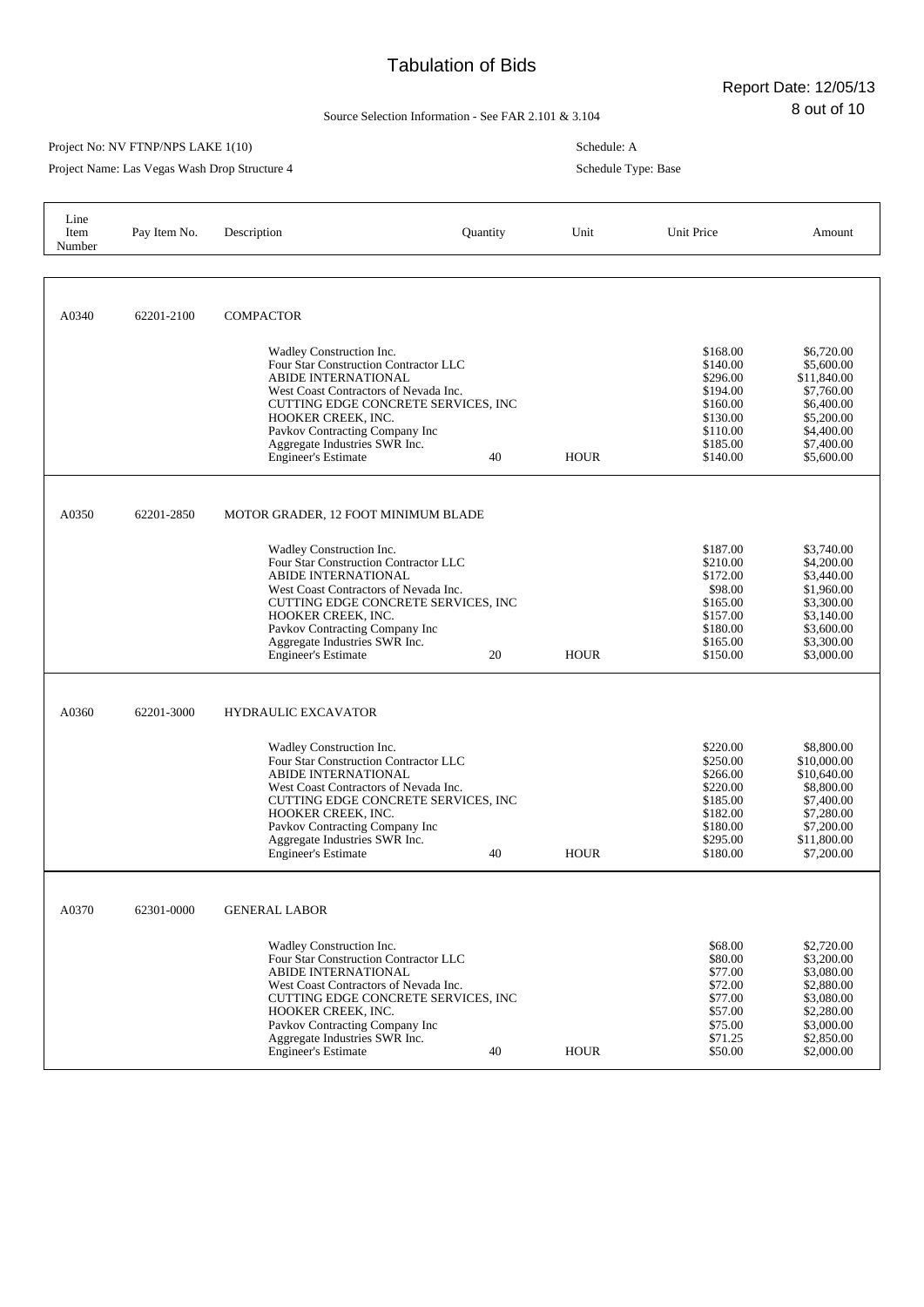Report Date: 12/05/13

9 out of 10 Source Selection Information - See FAR 2.101 & 3.104

#### Project No: NV FTNP/NPS LAKE 1(10)

Line

Project Name: Las Vegas Wash Drop Structure 4

Schedule: A Schedule Type: Base

| Item<br>Number | Pay Item No. | Description                                                                  | Quantity | Unit        | <b>Unit Price</b>    | Amount                    |
|----------------|--------------|------------------------------------------------------------------------------|----------|-------------|----------------------|---------------------------|
|                |              |                                                                              |          |             |                      |                           |
|                |              |                                                                              |          |             |                      |                           |
|                |              |                                                                              |          |             |                      |                           |
| A0380          | 62302-1000   | SPECIAL LABOR, HIRED TECHNICAL SERVICES                                      |          |             |                      |                           |
|                |              |                                                                              |          |             |                      |                           |
|                |              | Wadley Construction Inc.<br>Four Star Construction Contractor LLC            |          |             | \$205.00<br>\$180.00 | \$8,200.00<br>\$7,200.00  |
|                |              | <b>ABIDE INTERNATIONAL</b>                                                   |          |             | \$101.00             | \$4,040.00                |
|                |              | West Coast Contractors of Nevada Inc.                                        |          |             | \$55.00              | \$2,200.00                |
|                |              | CUTTING EDGE CONCRETE SERVICES, INC<br>HOOKER CREEK. INC.                    |          |             | \$160.00<br>\$152.00 | \$6,400.00<br>\$6,080.00  |
|                |              | Pavkov Contracting Company Inc                                               |          |             | \$225.00             | \$9,000.00                |
|                |              | Aggregate Industries SWR Inc.                                                |          |             | \$122.00             | \$4,880.00                |
|                |              | <b>Engineer's Estimate</b>                                                   | 40       | <b>HOUR</b> | \$110.00             | \$4,400.00                |
|                |              |                                                                              |          |             |                      |                           |
| A0390          | 62302-1100   | SPECIAL LABOR, HIRED SURVEY SERVICES                                         |          |             |                      |                           |
|                |              |                                                                              |          |             |                      |                           |
|                |              | Wadley Construction Inc.                                                     |          |             | \$187.00             | \$7,480.00                |
|                |              | Four Star Construction Contractor LLC                                        |          |             | \$380.00             | \$15,200.00               |
|                |              | <b>ABIDE INTERNATIONAL</b><br>West Coast Contractors of Nevada Inc.          |          |             | \$148.00<br>\$170.00 | \$5,920.00<br>\$6,800.00  |
|                |              | CUTTING EDGE CONCRETE SERVICES, INC                                          |          |             | \$185.00             | \$7,400.00                |
|                |              | HOOKER CREEK, INC.                                                           |          |             | \$152.00             | \$6,080.00                |
|                |              | Pavkov Contracting Company Inc<br>Aggregate Industries SWR Inc.              |          |             | \$225.00<br>\$220.00 | \$9,000.00<br>\$8,800.00  |
|                |              | <b>Engineer's Estimate</b>                                                   | 40       | <b>HOUR</b> | \$160.00             | \$6,400.00                |
|                |              |                                                                              |          |             |                      |                           |
|                |              |                                                                              |          |             |                      |                           |
| A0400          | 63503-0300   | TEMPORARY TRAFFIC CONTROL, BARRICADE TYPE 3                                  |          |             |                      |                           |
|                |              | Wadley Construction Inc.                                                     |          |             | \$147.00             | \$7,350.00                |
|                |              | Four Star Construction Contractor LLC                                        |          |             | \$220.00             | \$11,000.00               |
|                |              | <b>ABIDE INTERNATIONAL</b>                                                   |          |             | \$46.00              | \$2,300.00                |
|                |              | West Coast Contractors of Nevada Inc.<br>CUTTING EDGE CONCRETE SERVICES, INC |          |             | \$95.00<br>\$50.00   | \$4,750.00<br>\$2,500.00  |
|                |              | HOOKER CREEK, INC.                                                           |          |             | \$34.00              | \$1,700.00                |
|                |              | Pavkov Contracting Company Inc                                               |          |             | \$85.00              | \$4,250.00                |
|                |              | Aggregate Industries SWR Inc.<br><b>Engineer's Estimate</b>                  | 50       | <b>LNFT</b> | \$62.00<br>\$50.00   | \$3,100.00<br>\$2,500.00  |
|                |              |                                                                              |          |             |                      |                           |
|                |              |                                                                              |          |             |                      |                           |
| A0410          | 63503-0400   | TEMPORARY TRAFFIC CONTROL, CONCRETE BARRIER                                  |          |             |                      |                           |
|                |              |                                                                              |          |             |                      |                           |
|                |              | Wadley Construction Inc.<br>Four Star Construction Contractor LLC            |          |             | \$144.00<br>\$220.00 | \$8,640.00<br>\$13,200.00 |
|                |              | <b>ABIDE INTERNATIONAL</b>                                                   |          |             | \$73.00              | \$4,380.00                |
|                |              | West Coast Contractors of Nevada Inc.<br>CUTTING EDGE CONCRETE SERVICES, INC |          |             | \$52.00<br>\$65.00   | \$3,120.00<br>\$3,900.00  |
|                |              | HOOKER CREEK, INC.                                                           |          |             | \$42.00              | \$2,520.00                |
|                |              | Pavkov Contracting Company Inc                                               |          |             | \$85.00              | \$5,100.00                |
|                |              | Aggregate Industries SWR Inc.<br><b>Engineer's Estimate</b>                  | 60       | <b>LNFT</b> | \$54.00<br>\$35.00   | \$3,240.00<br>\$2,100.00  |
|                |              |                                                                              |          |             |                      |                           |